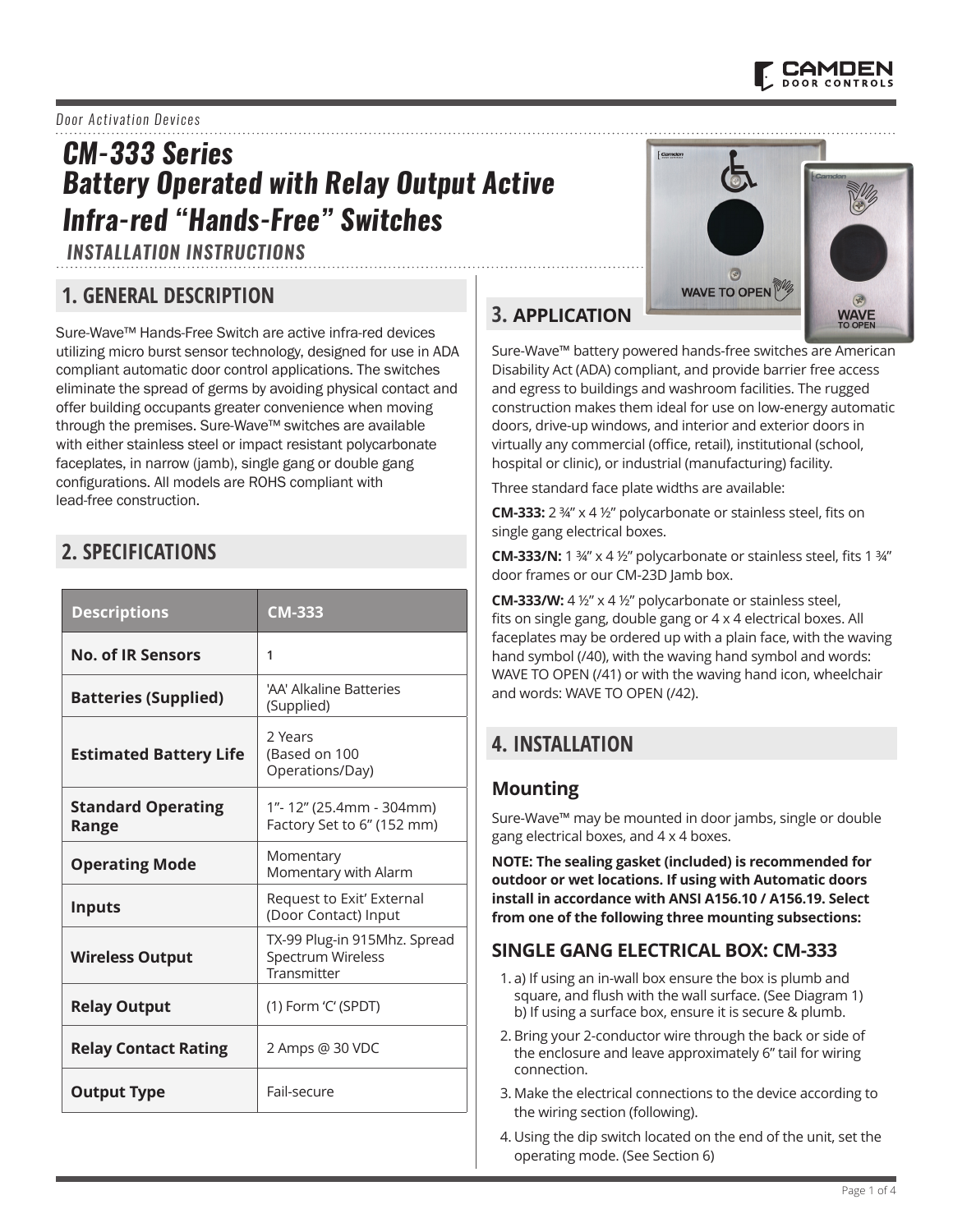## *CM-333 BATTERY OPERATED WITH RELAY OUTPUT ACTIVE INFRA-RED "HANDS-FREE" SWITCHES*

INSTALLATION INSTRUCTIONS

- 5. Attach the unit to the enclosure using the two #6-32 screws provided.
- 6. Attach the unit to the enclosure using the two #6-32 screws provided. #6-32 x 3/8 machine screws or tamperproof screws.

Do not overtighten!!

#### **DIAGRAM 1 PROPER BOX INSTALLATION**





## **2 GANG (or 4x4) ELECTRICAL BOX: CM-333W**

- 1. a) If using an in-wall box ensure the box is plumb and square, and flush with the wall surface. (See Diagram 1)
- 1. b) If using a surface box, ensure it is secure & plumb.
- 1. c) If using a 4 x 4 box, ensure the box is plumb and square, and flush with the wall surface, then attach the metal adaptor plate (included in the CM-333W package) to the box using appropriate fasteners.
- 2. Bring your 2-conductor wire through the back or side of the enclosure and leave approximately 6" tail for wiring connection.
- 3. Make the electrical connections to the device according to the wiring section (following).
- 4. Using the dip switch located on the end of the unit, set the operating mode. (See Section 6)
- 5. Attach the unit to the enclosure using the two #6-32 screws provided.
- 6. Attach the faceplate to the unit using the two black #6-32 x 3/8 machine screws or tamperproof screws.

Do not overtighten!!

## **DOOR FRAME: CM-324N**

- 1. a) If mounting directly in a 1¾" wide aluminum jamb, make a cutout in the door frame at the intended location as per Diagram 3. (See Diagram). Drill and tap two mounting holes as shown.
- 1. b) If mounting the unit in our CM-23D deep jamb box, first mount the jamb box according to the instructions packaged with the enclosure. Using the CM-23D as a guide, drill a wire access hole through the jamb to fish the wiring through.
- 2. Bring your 2-conductor wire through the back or side of the enclosure and leave approximately 6" tail for wiring connection.
- 3. Make the electrical connections to the device according to the wiring section (following).
- 4. Using the dip switch located on the end of the unit, set the operating mode. (See Section 6)
- 5. Attach the unit to the enclosure or jamb using the two #6-32 screws provided.
- 6. Attach the faceplate to the unit using the two black #6-32 x 3/8 machine screws or tamperproof screws.

Do not overtighten!!

## **Wiring**

**CAUTION:** Do not apply power to the unit until all secondary wiring is complete, and dip-switches have been set.

**The CM-333** is powered from 2 AA batteries (supplied). The battery holder has been pre-installed. Insert the batteries into the battery holder. Please be careful that the polarity of the batteries is correct.

**The CM-333** output is a form 'C' relay. Selecting the correct output is also dependent on the operating mode chosen. Most applications will utilize the N.O. and Common terminals.

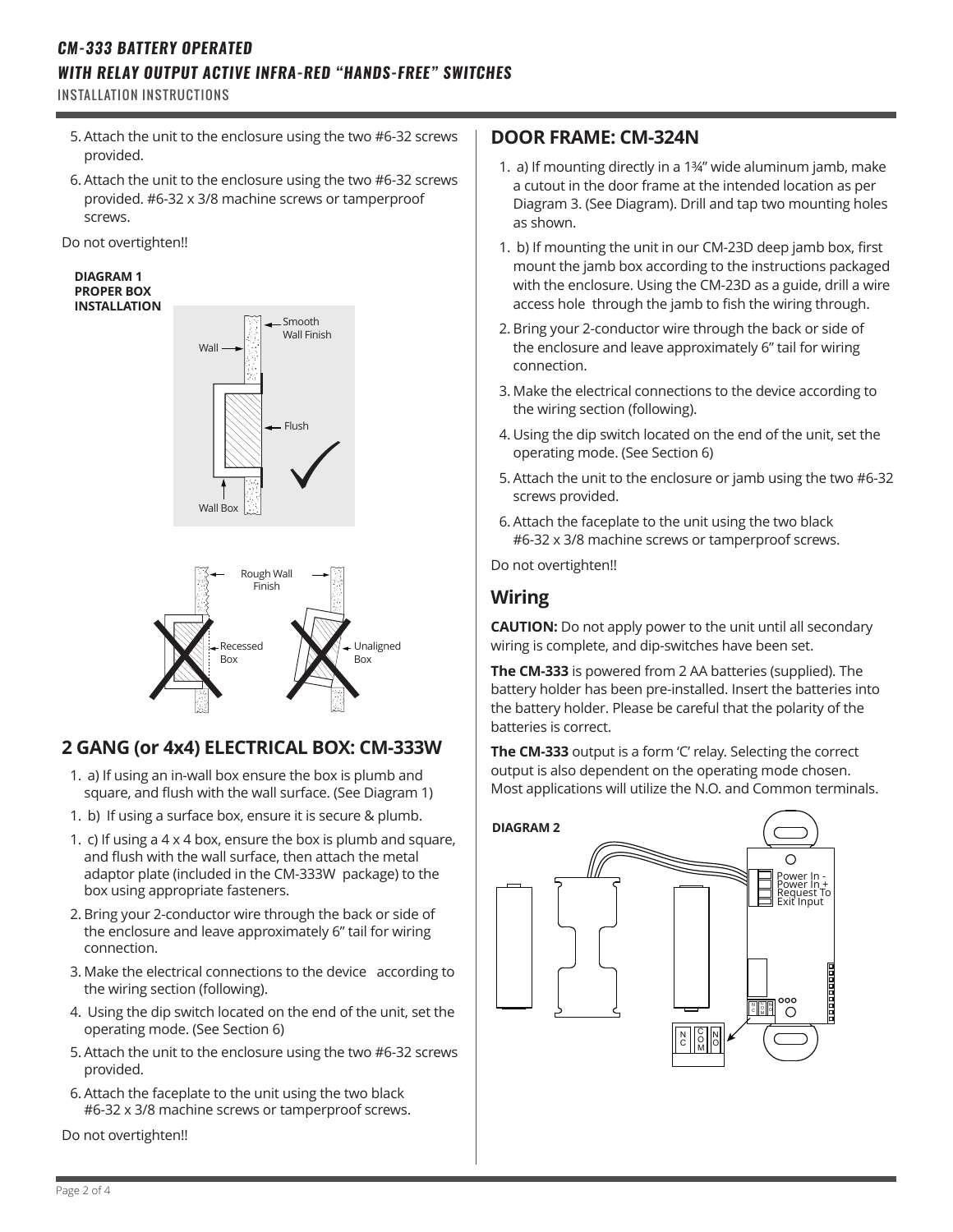### *CM-333 BATTERY OPERATED*

### *WITH RELAY OUTPUT ACTIVE INFRA-RED "HANDS-FREE" SWITCHES*

INSTALLATION INSTRUCTIONS

# **Dip Switch 2 5. APPLICATIONS & SET-UP APPLICATIONS**

See **Diagram 3** for the location of the Dip switches.

### **Dip Switch Settings**

### **Dip Switch 1**

|                | <b>CM-333</b>     | <b>Description</b>                                                     |  |
|----------------|-------------------|------------------------------------------------------------------------|--|
| 1              | <b>LED Enable</b> | Green LED flashes while the output is<br>activated                     |  |
| $\overline{2}$ | Audio Fnable      | Piezo buzzer sounds when the output is<br>activated                    |  |
| 3              | Fail Safe         | Changes the output relay logic.<br>N/O becomes N/C and N/C becomes N/O |  |
| 4              | Toggle            | Relay Toggles on each activation                                       |  |

### **Switch 1 – LED On/LED Off**

This switch disables the LED, should this feature be desired. Factory setting is OFF. This feature will decrease the battery life if set to ON.

### **Switch 2 – Audio Enable**

Set this switch ON to enable an audible beep every time the switch is activated. Factory default is OFF. Enabling this feature will use additional power and decrease the life of the battery.

### **Switch 3– Normal Mode/Fail-Safe Mode**

Choose Normal Mode if you wish the N.O. contact to remain open if the power were to fail. This is the factory setting.

Choose Fail-safe Mode if you wish the contacts to close upon power fail. Move the Dip switch to OFF position, and wire your device to the Common and N.C. wires.

### **Switch 4 – Toggle**

The relay will activate and stay activated until the object is removed and then presented again.

| <b>Function</b>         | SW <sub>1</sub> | SW <sub>2</sub> | <b>Description</b>                                                                                                                                                                                              |
|-------------------------|-----------------|-----------------|-----------------------------------------------------------------------------------------------------------------------------------------------------------------------------------------------------------------|
| Momentary               | OFF             | OFF             | The output<br>operates once<br>and only<br>re-engages after<br>the object is<br>removed                                                                                                                         |
| Momentary<br>with alarm | ON              | OFF             | The output<br>operates once,<br>and only<br>re-engages after<br>the object is<br>removed. If an<br>object remains<br>in the detectable<br>area, an alarm<br>will generate after<br>approximately<br>30 seconds. |
| Continuous<br>Operation | OFF             | ON              | The output<br>remains activated<br>until the object is<br>removed                                                                                                                                               |

### **DIAGRAM 3**



Page 3 of 4